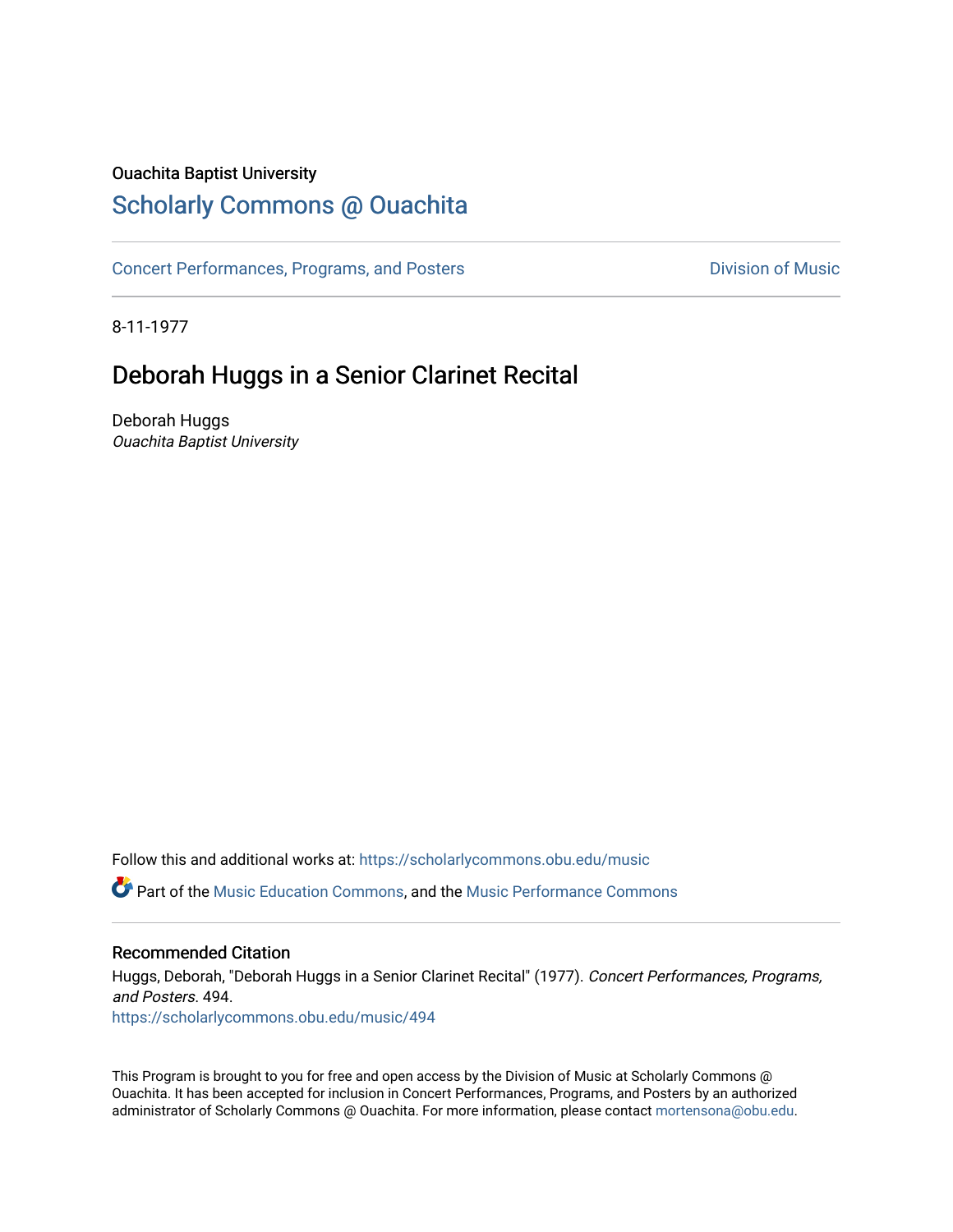# **Ouachita Baptist University**

School of Music

presents

Deborak Huggs, Clarinetist

assisted by

**Karen Porter, Pianist** Douglas Kellner, Cellist Becky Huggs, Clarinetist **Jo Beth Mertens, Clarinetist** Dave Toler. Clarinetist

iи

# **Senior Recital**

Thursday August II, 1977

 $8:00~p.m.$ 

**Mabee Fine Arts Center Recital Hall**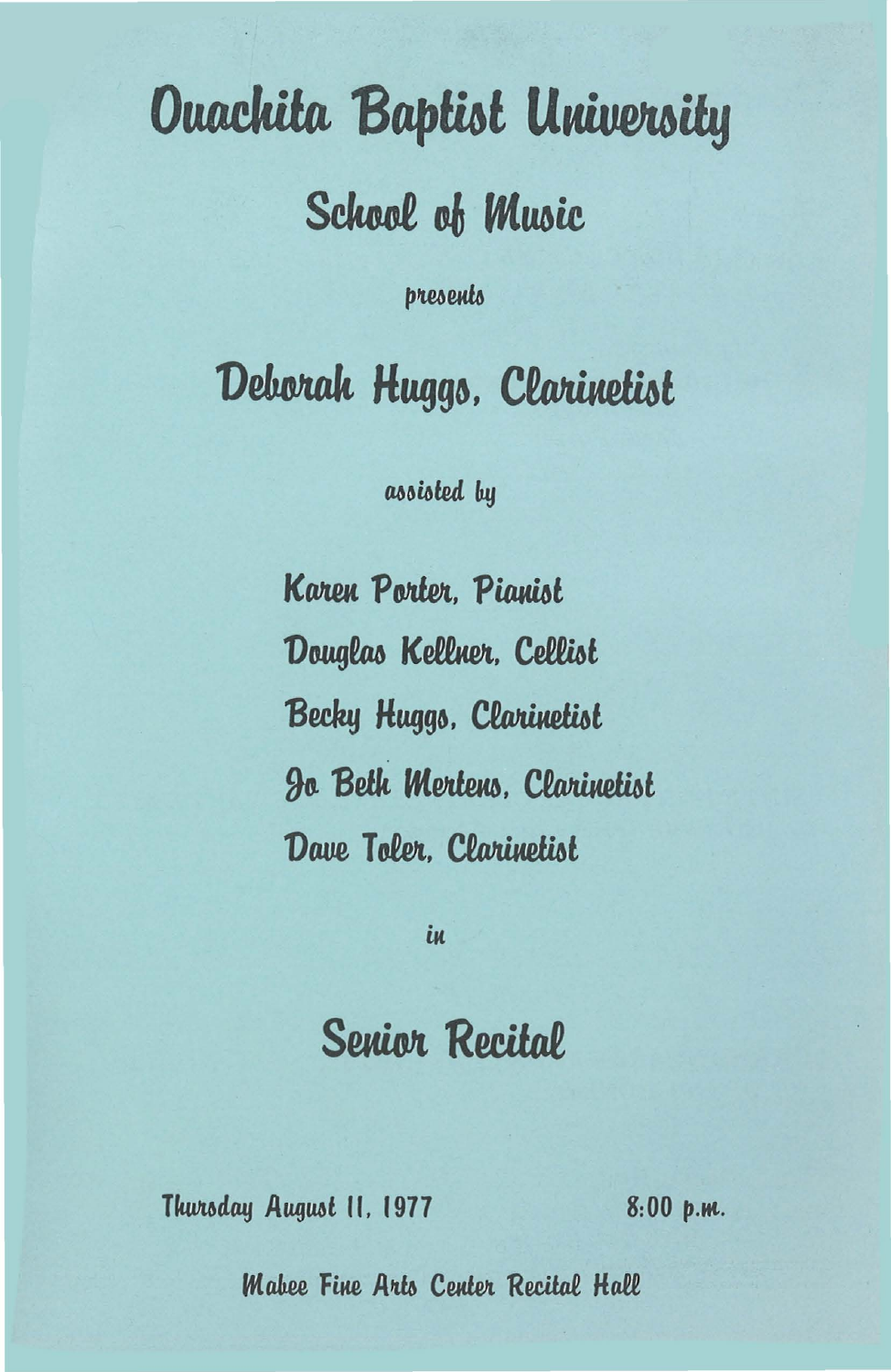

I

*SONATA* FOR *CLARINET FRANCIS POULENC IN* B *FLAT AND PIANO* 

II. Romanza III. Allegro Con Fuoco Miss Huggs Mrs. Porter

## II

*SUITE* FOR *4 EQUAL CLARINETS T. STEWART SMITH*  III. With Gaiety and Abandon

*GRAND QUARTET* FOR *CLARINETS, F.KUHLAU*  OP. 103 RONDO

Becky Huggs Deborah Huggs Jo Beth Mertens Dave Toler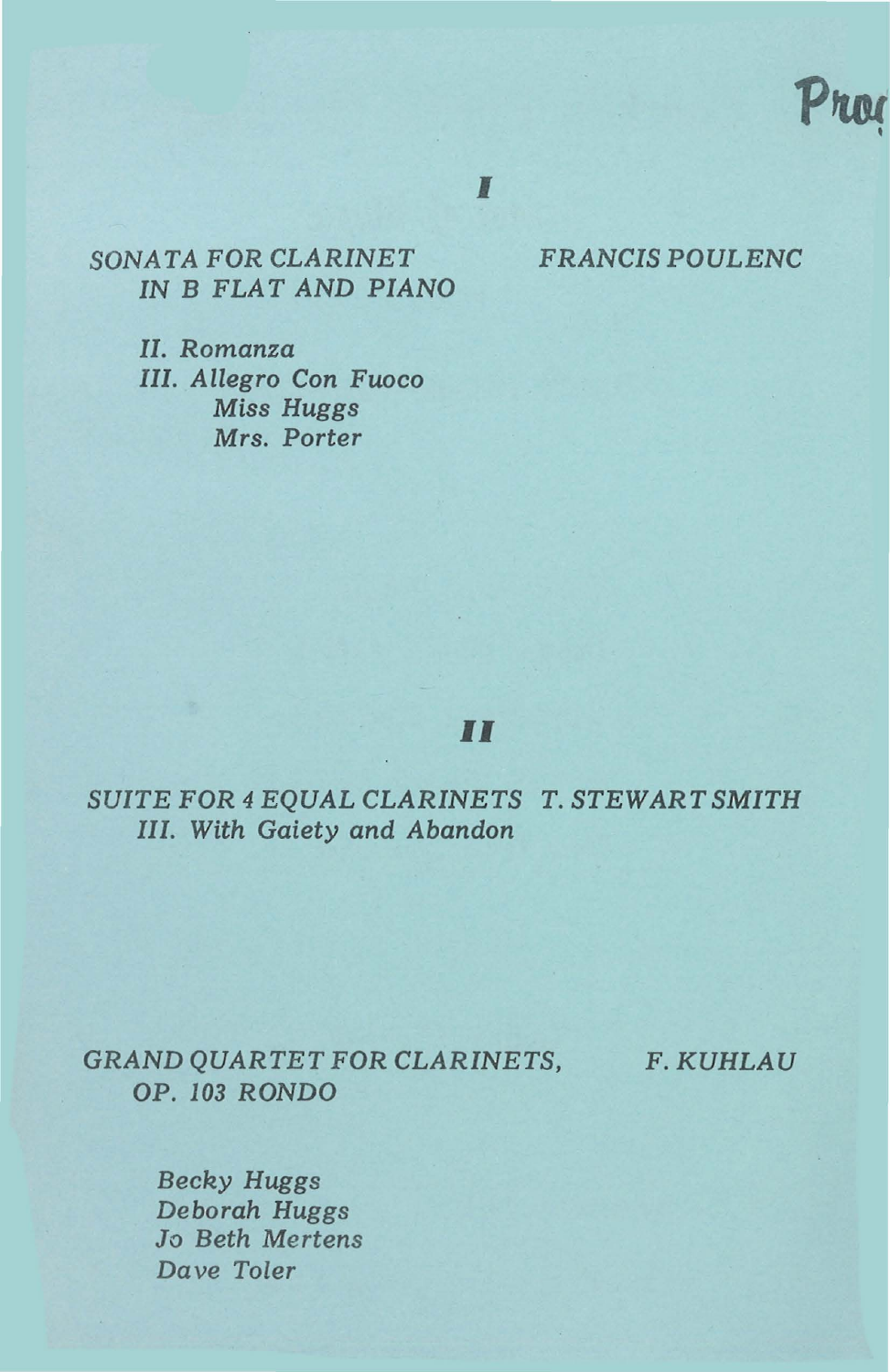

**Ill** 

L.SPOHR

*CONCERTO N0.1,* OP. *26 I. Adagio-Allegr;o Miss Huggs Mrs. Porter* 

## IV

*TRIO IN A* MINOR, *OPUS 114 JOHANNES BRAHMS*  FOR *PIANO,* CELLO *AND CLARINET* ' *I. Allegro II. Adagio IV. Allegro Miss Huggs Mrs. Porter Mr. Kellner*